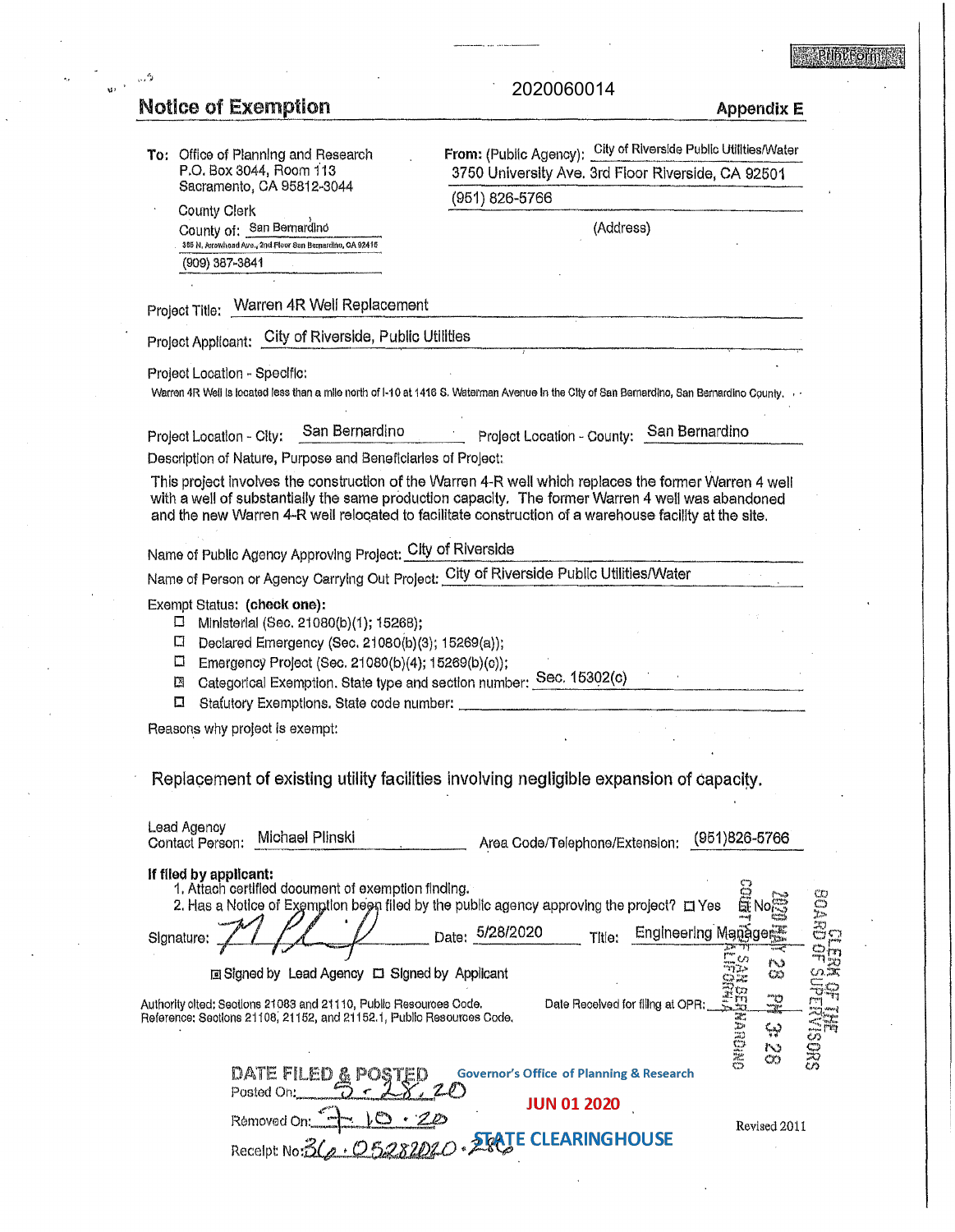#### **Environmental Concurrence for CEQA Exempt Projects Water Supply Permits State Water Resource Control Board Division of Drinking Water**

| <b>Water System Number:</b> | CA3310031         | <b>Lead Agency:</b>           | City of Riverside<br><b>Public Utilities</b><br>Department |  |
|-----------------------------|-------------------|-------------------------------|------------------------------------------------------------|--|
| <b>Water System Name:</b>   | City of Riverside | Date NOE Filed:               | 5/28/20                                                    |  |
| County:                     | <b>Riverside</b>  | <b>State Clearinghouse #:</b> | 2018041008                                                 |  |

**Project Title:** Marren 4-R Well (Replacement Well Construction)

Project Location (Address. City): 1416 S. Waterman Avenue. San Bernardino. C.

**Project Description:** This project involves the construction of a new well (Warren 4-R) and the abandonment of the existing Warı  $\overline{4}$  well. The new Warren 4-R well will have a capacity of  $\sim$ 2,800 gpm, replacing the capacity of the Warren 4 Well. The new well will be rell will be housed inside a  $13'$  (w)  $\times 13'$ 10' (h) metal roll-apart well building.

**CEQA Exemptions:** Check all exemptions the project meets per California Code of Regulations Title 14, Division 6, Chapter 3:

| $\Box$ Article 19, Section 15301: Class 1 Existing Facilities                                          | Operation, repair, maintenance and/or minor alteration of<br>an existing structure                                              |  |  |  |
|--------------------------------------------------------------------------------------------------------|---------------------------------------------------------------------------------------------------------------------------------|--|--|--|
| $\boxtimes$ Article 19, Section 15302: Class 2 Replacement or<br><b>Reconstruction</b>                 | Replacement or reconstruction of an existing structure<br>where the new or replacement structure is located on the<br>same site |  |  |  |
| $\Box$ Article 19, Section 15303: Class 3 New Construction or<br><b>Conversion of Small Structures</b> | Construction or remodification of a limited number of new<br>or existing small structures                                       |  |  |  |
| Article 19, Section 15304: Class 4 Minor Alteration to Land                                            | Minor alteration to the condition of land, water and or<br>vegetation with no negative impact to existing scenic trees          |  |  |  |
| $\Box$ Article 19, Section 15306: Class 6 Information Collection                                       | Basic data collection and research with no disturbance to<br>an environmental resource                                          |  |  |  |
| $\Box$ Article 18, Section 15262: Feasibility and Planning Studies                                     | A project involving only feasibility or planning studies                                                                        |  |  |  |
| Article 18, Section 15269: Emergency Projects                                                          | A project that is deemed an emergency as described in<br>Section 15269                                                          |  |  |  |
| l l Other                                                                                              | Provide Section number and description:                                                                                         |  |  |  |

### **Exceptions to NOE: Please mark box indicating whether statement applies.**

**If you mark "yes" then the NOE does not apply - call your District Office.** 

|   | Location – Is the project located in a particularly sensitive environment where location exception applies? (for class 3,4,6)                                          |
|---|------------------------------------------------------------------------------------------------------------------------------------------------------------------------|
| ⊠ | Cumulative Impact - Will there or have there been successive projects of the same type in the same place, and over time<br>it is becoming environmentally significant? |
| ⊠ | Significant Effect - Is there a reasonable possibility that the project will have a significant effect on the environment due<br>to unusual circumstances?             |
| ⊠ | Scenic Highway - Could the project cause damage to the environment within a highway officially designated as a state<br>scenic highway?                                |
| ⊠ | Hazardous Waste Site - Is the project located on a site which is included on any list compiled pursuant to Section 65962.5<br>of the Government Code?                  |
|   | Historical Resources - Could the project cause a substantial adverse change in the significance of a historical resource?                                              |

#### **I certify to the best of my knowledge the information in this form is correct, the project is exempt from CEQA, and it will not result in any significant effect on the environment:**

| <b>Water System Representative:</b> |            |                   |
|-------------------------------------|------------|-------------------|
| Print:<br>Michael Plinski           | Signature: | Date:<br>6/1/2020 |

**The State Water Board concurs with the water system's CEQA determination listed above:**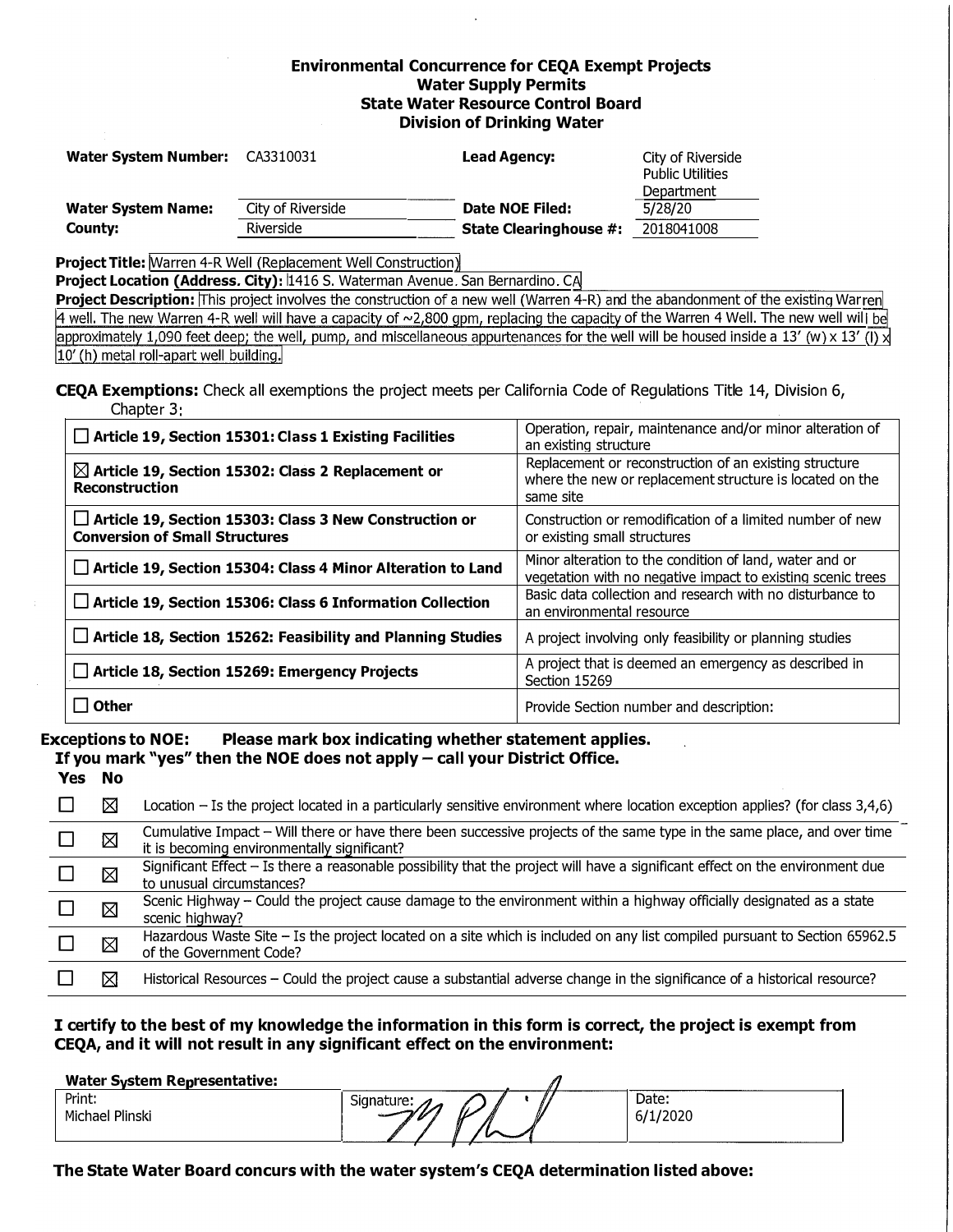#### **Division of Drinking Water District Engineer:**

| ____________<br>_______________<br>Print: | ---------<br>Signature:<br> | Date: |
|-------------------------------------------|-----------------------------|-------|
|                                           |                             |       |